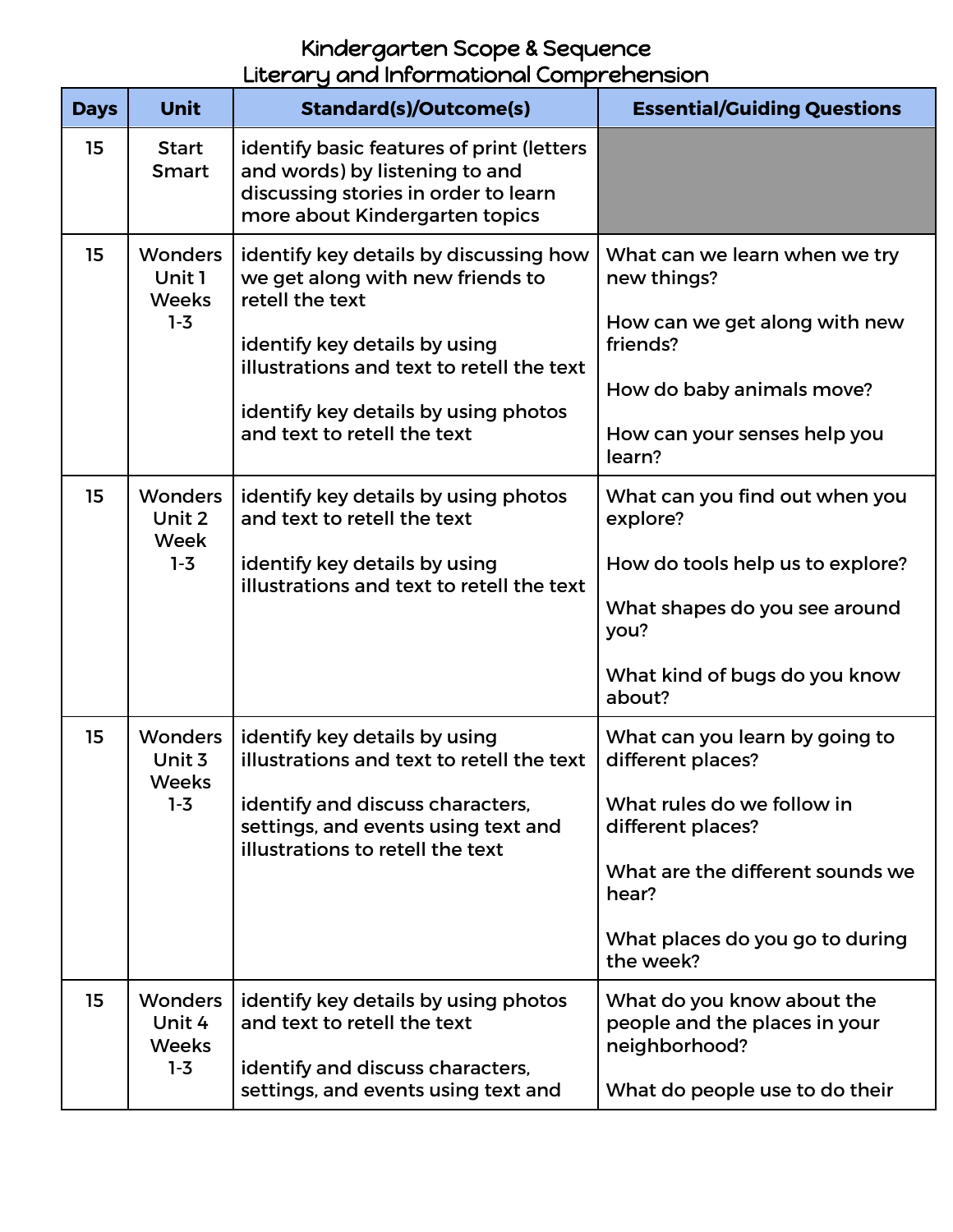|    |                                                     | illustrations to retell the text                                                                                                                                                                                                                                                                                              | jobs?                                                                                                                                                                                 |
|----|-----------------------------------------------------|-------------------------------------------------------------------------------------------------------------------------------------------------------------------------------------------------------------------------------------------------------------------------------------------------------------------------------|---------------------------------------------------------------------------------------------------------------------------------------------------------------------------------------|
|    |                                                     |                                                                                                                                                                                                                                                                                                                               | Who are your neighbors?                                                                                                                                                               |
|    |                                                     |                                                                                                                                                                                                                                                                                                                               | How can people help to make<br>your community better?                                                                                                                                 |
| 15 | <b>Wonders</b><br>Unit 5<br><b>Weeks</b><br>$1 - 3$ | identify and discuss characters,<br>settings, and events using text and<br>illustrations to retell the text<br>identify main topic and key details by<br>discussing the ways living things<br>change to retell the text<br>identify main topic and key details by                                                             | What kinds of things can you find<br>growing in nature?<br>What do living things need to<br>grow?<br>How do living things change as<br>they grow?                                     |
|    |                                                     | discussing the ways things grow on<br>farms to retell the text                                                                                                                                                                                                                                                                | What kinds of things grow on a<br>farm?                                                                                                                                               |
| 15 | <b>Wonders</b><br>Unit 6<br><b>Weeks</b>            | identify and sequence key<br>details by discussing the four seasons<br>to retell the text                                                                                                                                                                                                                                     | How do weather and seasons<br>affect us?                                                                                                                                              |
|    | $1-3$                                               | identify and sequence key<br>details by discussing the weather to<br>retell the text                                                                                                                                                                                                                                          | How are the seasons different?<br>What happens in different kinds of<br>weather?                                                                                                      |
|    |                                                     | identify key details by using the<br>illustrations and the text to retell the<br>text                                                                                                                                                                                                                                         | How can you stay safe in bad<br>weather?                                                                                                                                              |
| 15 | Wonders<br>Unit 7<br><b>Weeks</b><br>$1 - 3$        | describe the connections in a text by<br>comparing and contrasting to retell<br>the story<br>identify characters, settings, and<br>events by discussing ways to take<br>care of different kinds of pets to retell<br>the text<br>identify characters, settings, and<br>events by using cause and effect to<br>retell the text | What are different kinds of<br>animals?<br>How are some animals alike and<br>how are they different?<br>How do you take care of different<br>kinds of pets?<br>Where do animals live? |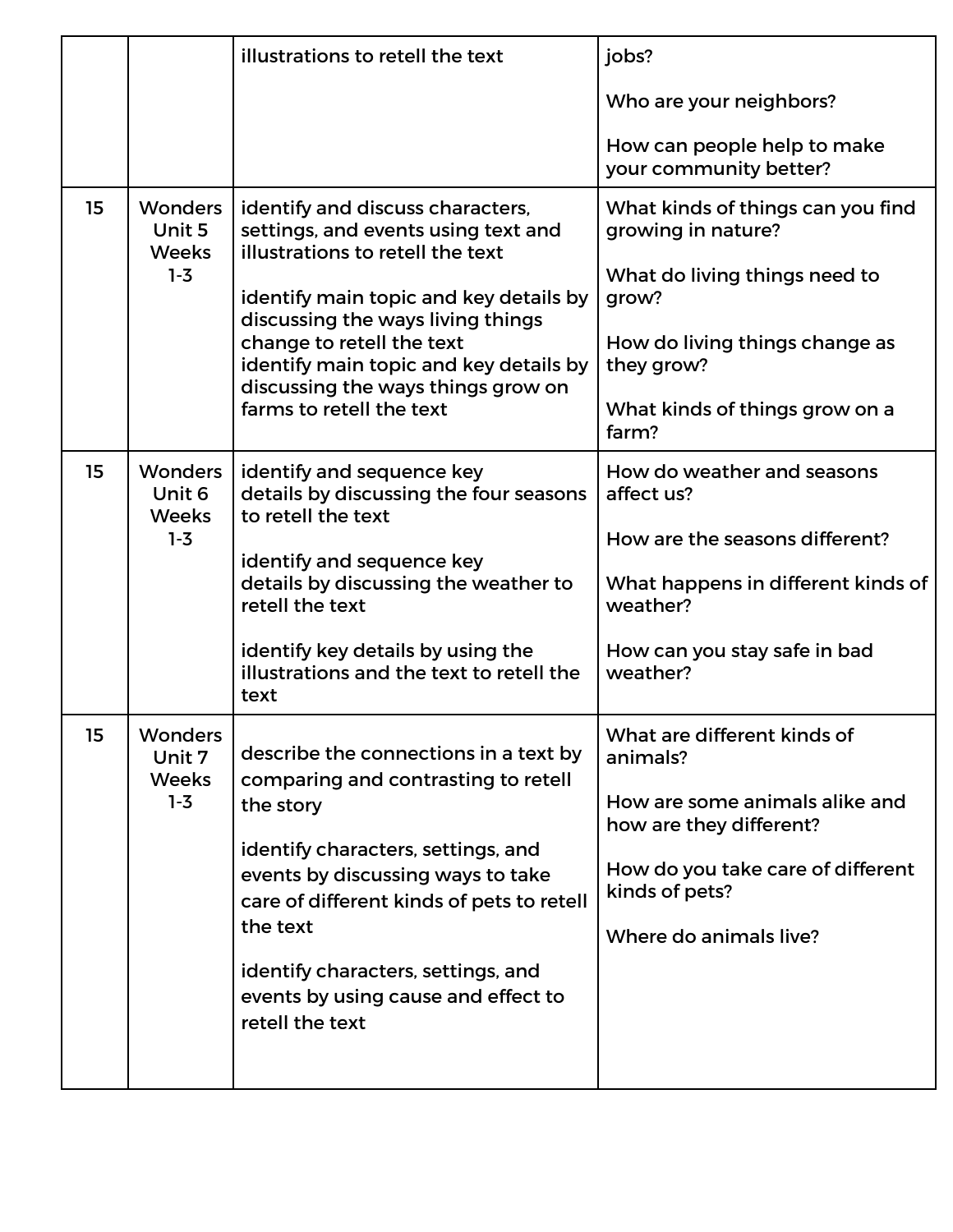| 15 | <b>Wonders</b><br>Unit 8<br><b>Weeks</b><br>$1-3$         | identify characters, settings, and<br>events by using text and illustrations<br>to retell the text<br>identify main topic and retell key<br>details by discussing information<br>about our country to retell the text | Where can you go that is near and<br>far?<br>What can help you go from here<br>to there?<br>What do you know about our<br>country |
|----|-----------------------------------------------------------|-----------------------------------------------------------------------------------------------------------------------------------------------------------------------------------------------------------------------|-----------------------------------------------------------------------------------------------------------------------------------|
|    |                                                           | identify characters, settings, and<br>events by using problem and solution<br>to retell the text                                                                                                                      | What do you see in the sky?                                                                                                       |
| 15 | <b>Wonders</b><br>Unit 9<br><b>Weeks</b><br>$1-3$         | identify characters, settings, and<br>sequence of events by discussing<br>ways to help at home to retell the<br>text                                                                                                  | How do things change?<br>How can you help out at home?<br>What do good citizens do?                                               |
|    |                                                           | identify characters, settings, and<br>events by using cause and effect to<br>retell the text                                                                                                                          | How can things in nature be used<br>to make new things?                                                                           |
|    |                                                           | describe the connections within the<br>text by sequencing events to retell<br>the text                                                                                                                                |                                                                                                                                   |
| 15 | <b>Wonders</b><br><b>Unit 10</b><br><b>Weeks</b><br>$1-3$ | identify characters, settings, and<br>events by<br>sequencing events to retell the text                                                                                                                               | How can new ideas help us?<br>What can happen when we work<br>together?                                                           |
|    |                                                           | identify key details by using words<br>and<br>illustrations to retell the text                                                                                                                                        | In what ways are things alike?<br>How are they different?                                                                         |
|    |                                                           | identify main topi and key details by<br>discussing ways to protect our                                                                                                                                               | What ideas can you suggest to<br>protect the environment?                                                                         |